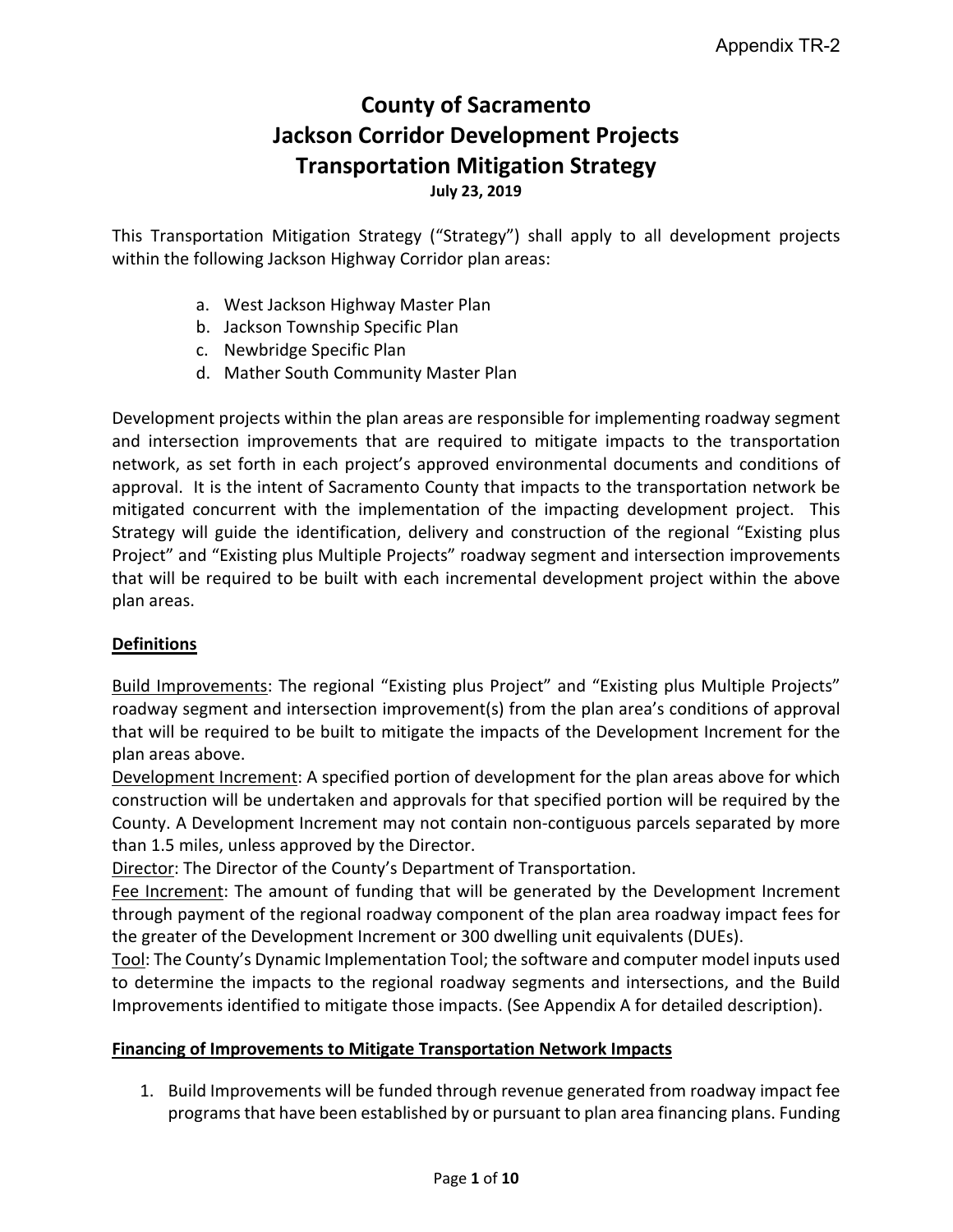for Build Improvements may also include other transportation infrastructure funding sources, such as Measure A Sales Tax revenues and State and Federal funding programs.

- 2. The plan area fee programs have recognized Measure A Sales Tax revenues, State and Federal funding programs, and other funding sources that are currently programmed and the adopted roadway impact fees are based on the availability of these funds. It is anticipated that improvement projects utilizing such funding sources will be delivered and constructed by the County. The availability and expenditure of these funds for Build Improvements shall be subject to the requirements applicable to the specific funding source from which they are received.
- 3. Cost estimates for Build Improvements shall be as set forth in the applicable plan area financing plans and/or the area wide finance document.
- 4. Any credits or reimbursements due from the construction of Build Improvements shall be in accordance with the applicable fee program or finance plan.

### **Determining a Development Increment's Build Improvements**

- 5. It is the intent of Sacramento County that impacts to the transportation network be mitigated concurrent with the implementation of the impacting development and that the size of the improvements are commensurate with the size and impact of development and the available funding. The County will determine Build Improvements considering the various improvements identified by the Tool, the estimated cost of the identified improvements, the Fee Increment, and the availability of other funds. (See Appendix B for a hypothetical example.)
- 6. Each Development Increment will have a Fee Increment based on the size of the Development Increment. The Fee Increment is calculated by multiplying the fee rates per DUE for the regional roadway component set forth in the applicable plan area roadway impact fee program by the number of DUEs, as follows:
	- a. For Development Increments with 300 or more DUEs, calculation of the Fee Increment shall be based on the actual number of DUEs.
	- b. For Development Increments with fewer than 300 DUEs, calculation of the Fee Increment shall be based on 300 DUEs. The Director may grant an exemption to the requirements of subsection (b) to Development Increments that are independent development projects and not a phase or subset of a larger project or Development Increment. In such a scenario, the Director shall determine how the Development Increment will satisfy its obligation to mitigate transportation impacts generated by that Development Increment, including, but not limited to, the following:
		- i. Constructing Build Improvements identified by the Tool and based on a Fee Increment that utilizes the Development Increment's actual number of DUEs;
		- ii. A payment of the Development Increment's full Fee Increment, in lieu of constructing Build Improvements, prior to issuance of the first building permit; or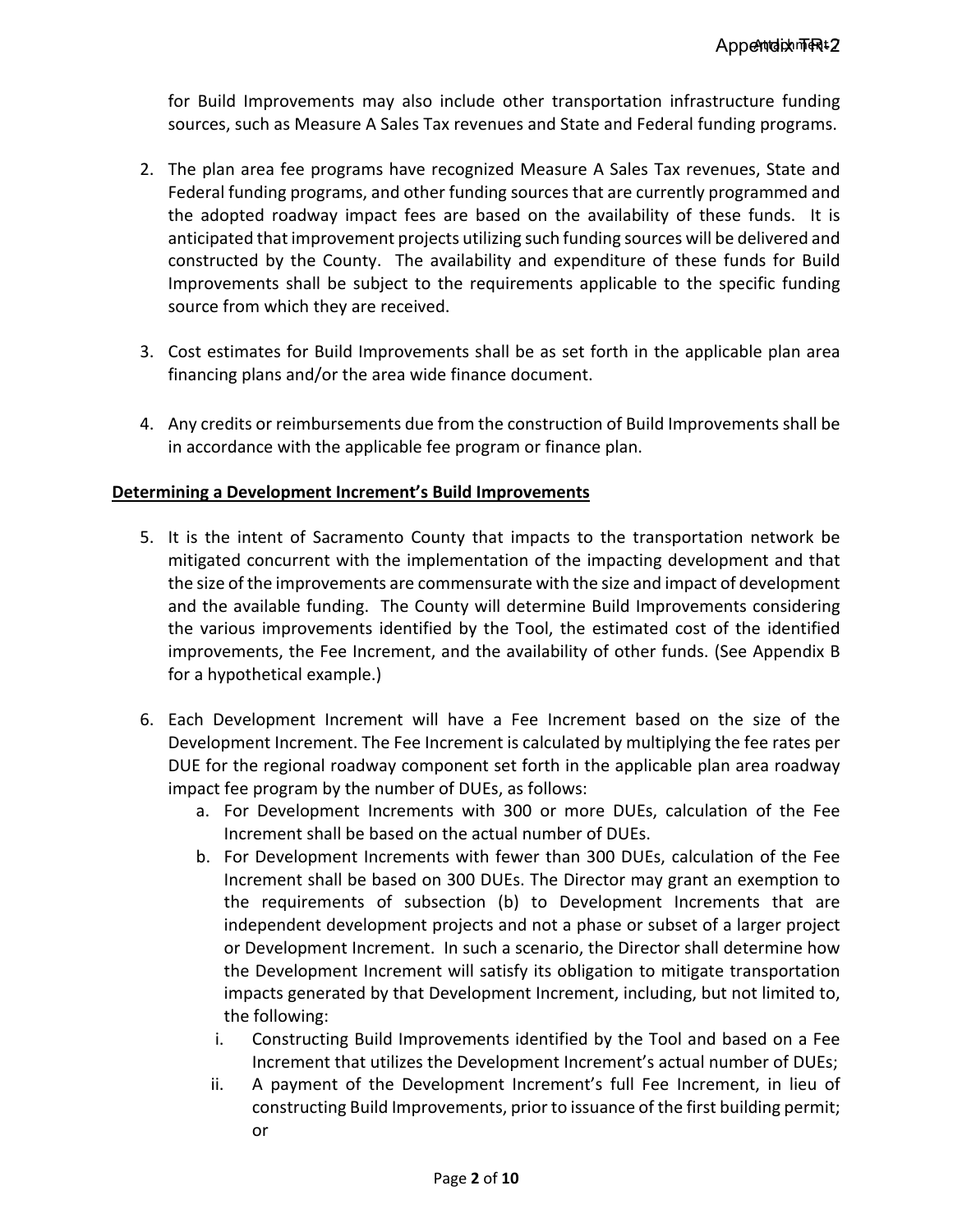- iii. Payment of the plan area roadway impact fees at time of building permit issuance.
- 7. The Tool may also be utilized to develop a conceptual set of Build Improvements for the plan area or a Development Increment during the entitlement process to inform the project proponents and the Board of Supervisors. However, the actual Build Improvements required to be constructed by a Development Increment shall be determined by the process described in sections 8 and 9, and may deviate from the conceptual set of Build Improvements previously developed due to a Development Increment's changed circumstances or progress, or changes to the transportation network and/or the Department of Transportation's priority needs.
- 8. The Build Improvements that the Development Increment will be required to construct shall be determined using the Tool. The Tool will utilize the actual number of DUEs in the Build Increment. The development proponent is responsible for requesting the Tool analysis sufficiently in advance of their Development Increment to allow for timely execution of the agreement described in section 9 and delivery of their Build Improvements as described in section 15.
- 9. A written agreement between the County and project proponent shall be required to identify the specific Build Improvements assigned to the project and set a date by which construction of the Build Improvements by the project proponent shall commence, or a date for in-lieu payment by the project proponent per section 13 shall occur. The Build Improvements identified by the Tool and the proposed timing of construction may change any time prior to execution of the agreement. The agreement shall be executed prior to recordation of a final small lot subdivision map for a residential Development Increment or initiation of a building permit application for a non-residential Development Increment. If construction is not initiated by the project proponent or the in-lieu payment is not made by the date specified in the agreement, the County, at its discretion, may require different Build Improvements based on changed circumstances or progress, or changes to the transportation network and/or the Department of Transportation's priority needs.

### **Credits, Reimbursements, and the Cost of Build Improvements**

- 10. A credit and/or reimbursement agreement will likely be needed for each Development Increment that must construct Build Improvements due to the timing of the construction and its acceptance by the County relative to when building permit fees must be paid. Any credit or reimbursement shall be provided in accordance with the associated fee program or finance plan requirements from which the credit or reimbursement is due.
- 11. When the Development Increment is fewer than 300 DUEs, the Development Increment may be assigned Build Improvements whose cost estimates exceed the fee revenues generated by the actual number of DUEs, as described in section 6. The Development Increment shall be responsible for funding and constructing the Build Improvements assigned by the County, including those improvements which costs exceed the amount of fee revenues generated by the Development Increment's actual number of DUEs. Credit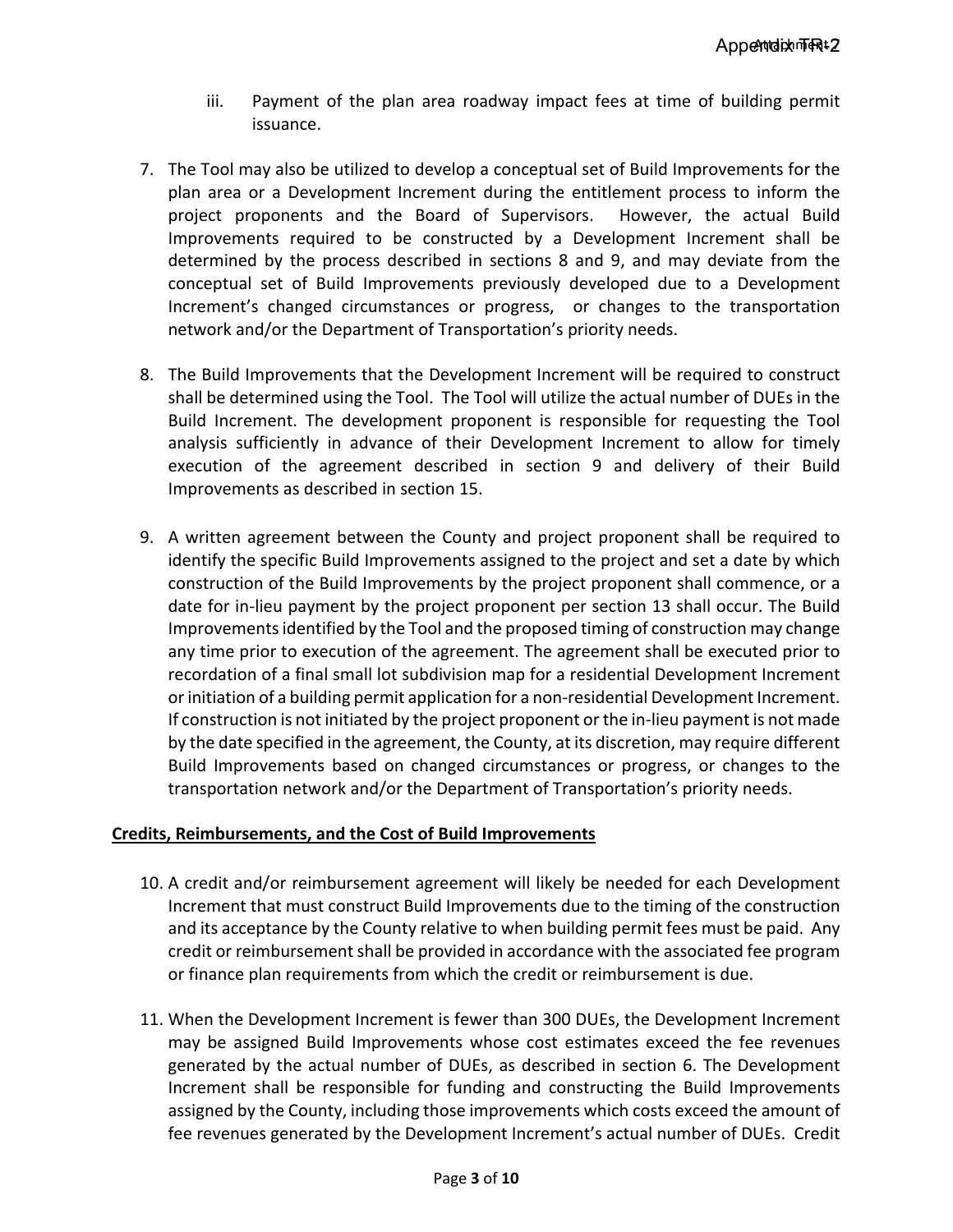or reimbursement shall be due for the additional eligible costs per the applicable plan area fee program.

12. Constructed Build Improvement costs are unlikely to exactly match the Fee Increment. Lower costs will result in the creation of reserve funding; higher cost Build Improvements will require funds from the reserve, increased funding from the Development Increment, and/or other County funding. It is the County's intent to establish reserve funding to help manage these differences by allocating the Fee Increment as follows: Build Improvements would be assigned based on a target of eighty percent (80%) of the Fee Increment in addition to any other funds the County makes available for that Build Improvement; the remaining (20%) would be placed in reserve to be applied to other transportation mitigation measures (including other assigned Build Improvements) associated with implementation of other development projects in the plan area and other Jackson Highway Corridor plan areas, as determined by the Director. It is anticipated that while the Development Increment's Fee Increment generally will be allocated as noted above, the listed percentages will be adjusted as necessary to conform to Build Improvement costs and address the Department of Transportation's priority needs. The County shall not assign Build Improvements with estimated costs exceeding one hundred percent (100%) of the Fee Increment in addition to any other funds (including available reserve funds noted above). Appendix B includes a hypothetical example of possible Build Improvement scenarios.

### **Implementing a Development Increment's Build Improvements**

- 13. In lieu of constructing the Build Improvements, the Director may accept an upfront payment up to 100 percent of the full amount of the Fee Increment if the Build Improvements will be constructed by the County or another party. Payment shall be made to the County prior to the recordation of any final map for residential development or issuance of any building permit for non-residential development Increment. This payment shall be considered as satisfying the requirements of section 15.
- 14. If the project proponent chooses to fund the Build Improvements through a Community Facilities District (CFD) or similar public finance mechanism, the CFD or similar public finance mechanism must be formed prior to the recordation of a small lot final map for a residential Development Increment or issuance of any building permit for a nonresidential Development Increment. The formation shall occur regardless of whether the Build Improvements will be constructed concurrent with the Development Increment or an in-lieu amount will be paid up front. An advanced funding agreement with the County for CFD establishment costs must be executed prior to initiation of CFD formation.
- 15. The delivery and construction of the Build Improvements shall proceed as follows to ensure completion in a timely manner:
	- a. The improvement plans for the Build Improvements shall be approved, and construction bonds shall be posted, prior to the recordation of any final map for a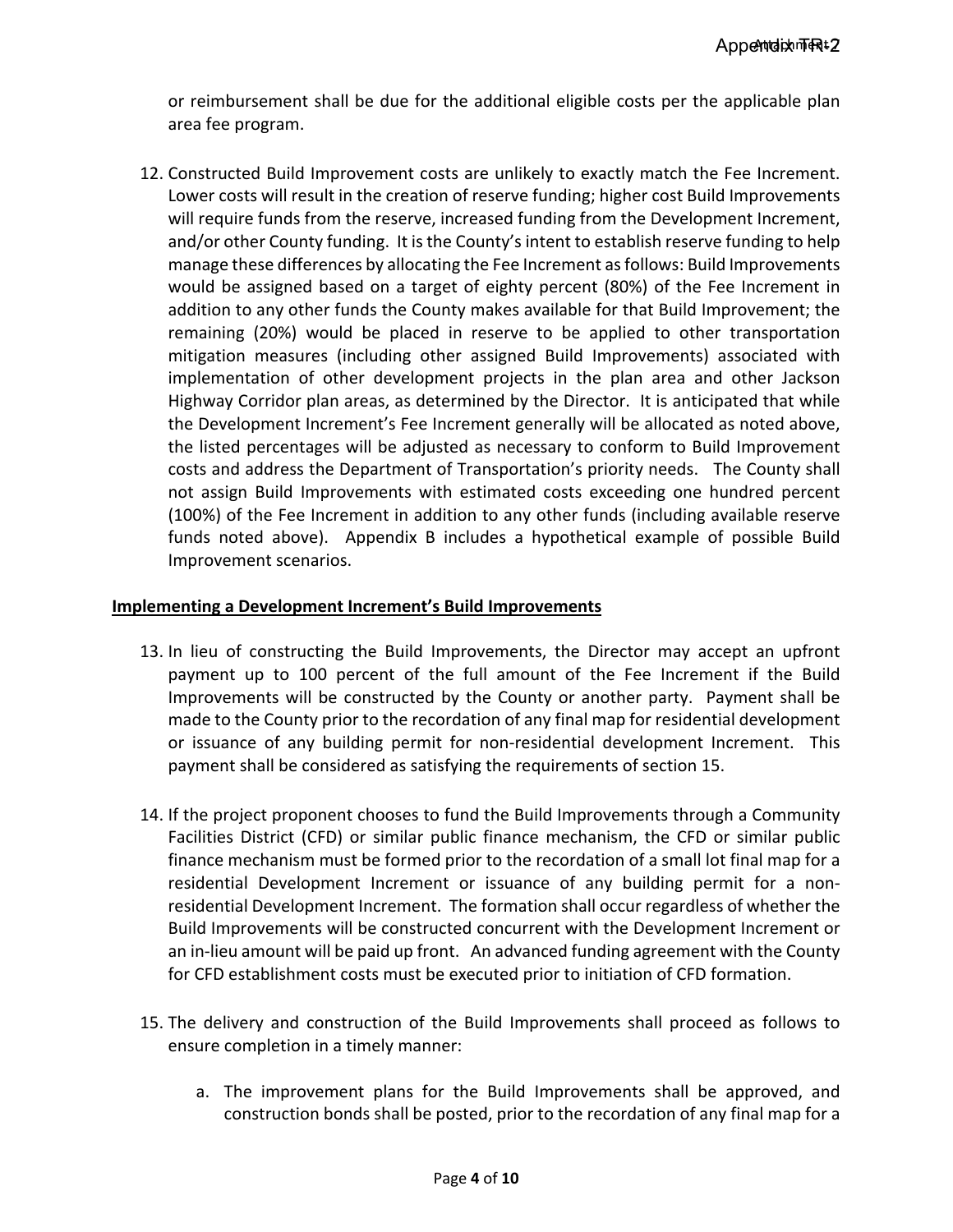residential Development Increment or issuance of any building permit for nonresidential Development Increment.

- b. For residential Development Increments, construction of the Build Improvements shall commence by the date identified in the agreement described in section 9 and prior to twenty-five percent (25%) build-out of the Development Increment (as measured by the number of building permit issuances). Build-out of the Development Increment may proceed beyond this percentage if the project proponent demonstrates, to the satisfaction of the Director, that construction has been delayed due to circumstances beyond the project proponent's control and will commence within a time frame acceptable to the Director.
- c. If a residential Development Increment is a phase or a subset of a larger development project, a future phase shall not proceed beyond twenty-five percent (25%) build-out of the Development Increment (as measured by the number of building permit issuances) until construction of the Build Improvements assigned to an earlier Development Increment has been substantially completed, as defined in the most recent version of the Sacramento County Standard Construction Specifications, or the project proponent demonstrates, to the satisfaction of the Director, that construction of the Build Improvements for the earlier Development Increment is progressing at an acceptable rate. For large development projects consisting of multiple Development Increments and Build Improvements, the County and project proponent may enter into an implementation agreement specifying the terms and conditions for the delivery and construction of said Build Improvements.
- d. For non-residential Development Increments, construction shall commence by the date identified in the agreement described in section 9 and be completed prior to County's issuance of a certificate of occupancy, unless otherwise approved by the Director.

### **Administration and Update of the Strategy**

- 16. The Department of Transportation will manage this Strategy and the Tool. The costs to manage, maintain, update, and conduct Tool analysis, and all other related administrative work tasks, shall be funded by all development projects within the Jackson Highway Corridor plan areas. Funding to support the above efforts will be either in the form of application fees or a development agreement between the County and each project proponent.
- 17. This Strategy and its components, including the Tool, shall be reviewed and updated as needed, but no less frequently than every five years or at key planning events undertaken by the County including, but not limited to, General Plan updates, and updates to the Jackson Highway Corridor plan area master plans or specific plans. The review and update of this Strategy and the Tool shall include, but not be limited to, land use changes, revisions to the proposed and completed transportation network, changes in the costs of the Build Improvements, changes in associated escalation values due to inflation, and the securing of new funding sources to supplement the costs of improvements.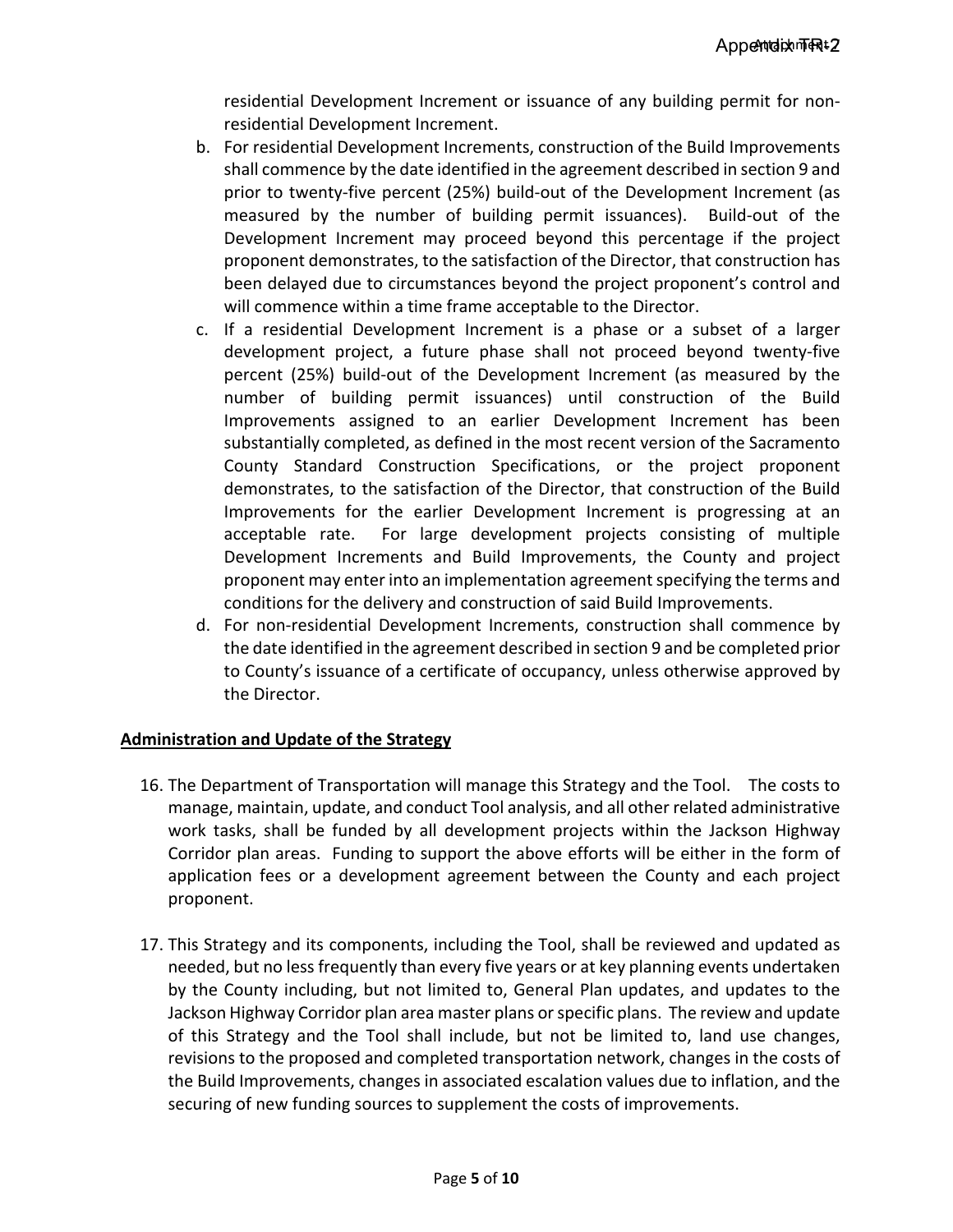18. A project proponent may appeal a determination by Department of Transportation staff concerning the application of this Strategy to its project by submitting a written request for the Director's review. If the project proponent is dissatisfied with the Director's decision following such review, the project proponent may appeal the decision to the County Board of Supervisors by filing a notice of appeal with the Clerk of the Board within fifteen (15) days of the date of the Director's decision. The notice of appeal shall include payment of the applicable appeal fee and the following information: (a) a complete description of the factual basis for the appeal; (b) the legal basis for the appeal; and (c) the remedy sought by the project proponent. The Clerk of the Board shall calendar a hearing on the appeal and notify the person filing the appeal of the date, time and place of such hearing. During the hearing, the project proponent shall be afforded the opportunity to present oral and documentary evidence and offer testimony from any concerned parties as may be necessary for the Board to take action. The Board may affirm, reverse, or modify the decision of the Director. The action of the Board on any such appeal shall be final and conclusive.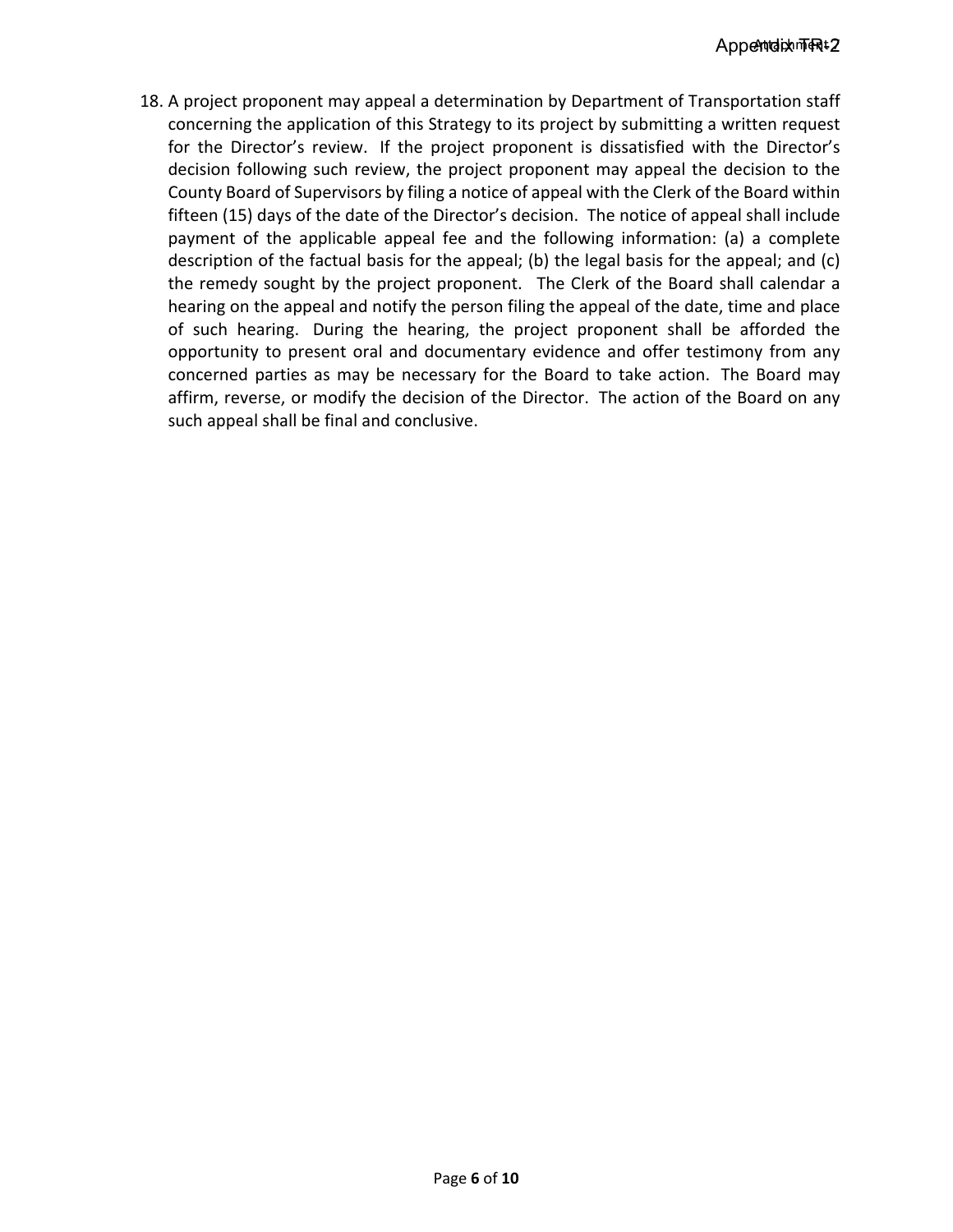# **Appendix A**

#### **The Dynamic Implementation Tool**

Sacramento County has developed a new approach for identifying the transportation improvements required to be constructed by a given Development Increment within the Jackson Corridor plan areas that will be much more attuned to the actual location of development and its impacts. This new approach has led to the creation of what is referred to as the Dynamic Implementation Tool (Tool). For any amount of development that is proposed to be implemented in the Jackson Corridor, the Tool is capable of estimating the vehicle trips that would be generated, where those new vehicle trips would go, and whether any of those new vehicle trips would cause specific roadway segments or intersections to operate at an unacceptable Level of Service. The Tool enables Sacramento County and project proponents to monitor and manage the transportation network proactively, and to more effectively identify and assign transportation improvements to County roadways and intersections in support of where incremental growth occurs in the Jackson Corridor.

To accomplish this, the proposed land uses for development projects in the Jackson Corridor plan areas have been subdivided into a geographical network of 64 smaller districts. Each district has a varying mix of residential, employment and commercial land uses but is small enough such that all traffic generated in a district would have a similar trip distribution. These districts are linked to a corresponding spreadsheet-based model — the Tool—that will calculate the amount of traffic generated by a Development Increment in a district and assign this traffic to the roadway network. When an applicant proposes a specific Build Increment and requests an analysis, staff will manually enter the actual number of residential units, or square footage of retail or commercial building space, into the Tool for each district. The Tool will use information contained in the latest edition of *Trip Generation Manual* published by the Institute of Transportation Engineers (ITE) to automatically calculate how much traffic the Development Increment would generate and use the trip distribution information from the Jackson Corridor joint traffic analysis to assign where that traffic will travel on the surrounding roadway network. The Tool also will calculate new roadway traffic volumes and intersection turn movements. County staff will analyze this data to determine which roads and intersections would be impacted and require improvements based on changes in roadway volume to capacity ratios and intersection delays. Staff will use the data generated by the Tool to assign Build Improvements to developers from those listed in each project's conditions of approval consistent with the Transportation Mitigation Strategy.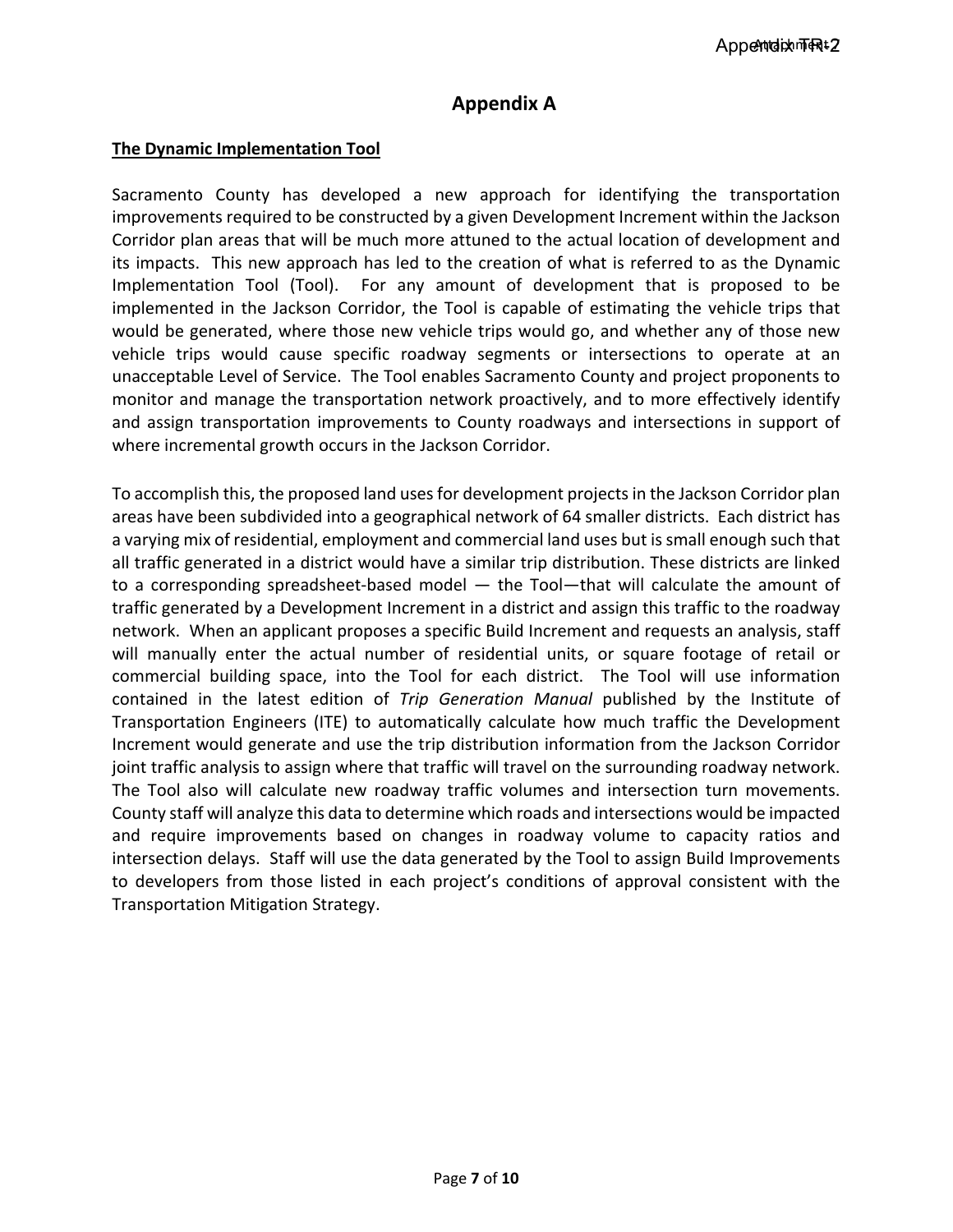# **Appendix B**

### **Transportation Network Mitigation Strategy Examples**

#### **Example 1**

Project A requests the County run the Tool for 150 dwelling unit equivalents (DUEs) located within the boundaries of district 2.

Step 1 – County staff manually enters 150 DUEs into the Tool for Project A in district 2. The Tool automatically calculates the amount of traffic generated from this number of dwelling units and assigns it to the roads and intersections in the vicinity of district 2. The Tool identifies traffic volume changes on impacted roads and intersections as output and the County staff identifies potential Build Improvements.

Step 2 – Although the size of the Development Increment is 150 DUEs, the Fee Increment is set using the 300 DUEs minimum value. County staff calculates the Fee Increment for this Development Increment, which is the product of the number of Fee Increment DUEs multiplied by the fee rate per DUE identified in the fee program (ex. 300 x \$15,000 = \$ 4.5M).

Step 3 – County staff calculates the 80%/20% Fee Increment split (ex. \$3.6 M/\$0.9M).

Step 4 – County staff reviews the impacted roadway locations and assigns Build Improvements to the Development Increment based on the output from the Tool and from the project-specific conditions of approval as follows:

A. If Build Improvements that add up to approximately \$3.6M can be identified, then those are assigned. County staff also collects approximately \$0.9M for the reserve fund. Or;

B. If Build Improvements that add up to approximately \$3.6M cannot be identified, but Build Improvements that add up to the Fee Increment amount of \$4.5M can, then the latter Build Improvements may be assigned. The difference between \$4.5M and the actual cost of Build Improvements would be placed in reserve. No reserve would be collected if the actual cost of Build Improvements were \$4.5M. Or;

C. If the Build Improvements identified exceeds \$4.5M, and the County can fund the difference between the total Build Improvement costs and \$4.5M via reserve funds or other funds, then those Build Improvements may be assigned. Or;

D. If the County identifies Build Improvements that the County will deliver, then it may choose to collect \$4.5M from the Development Increment as an upfront payment for use on the identified Build Improvement. Or;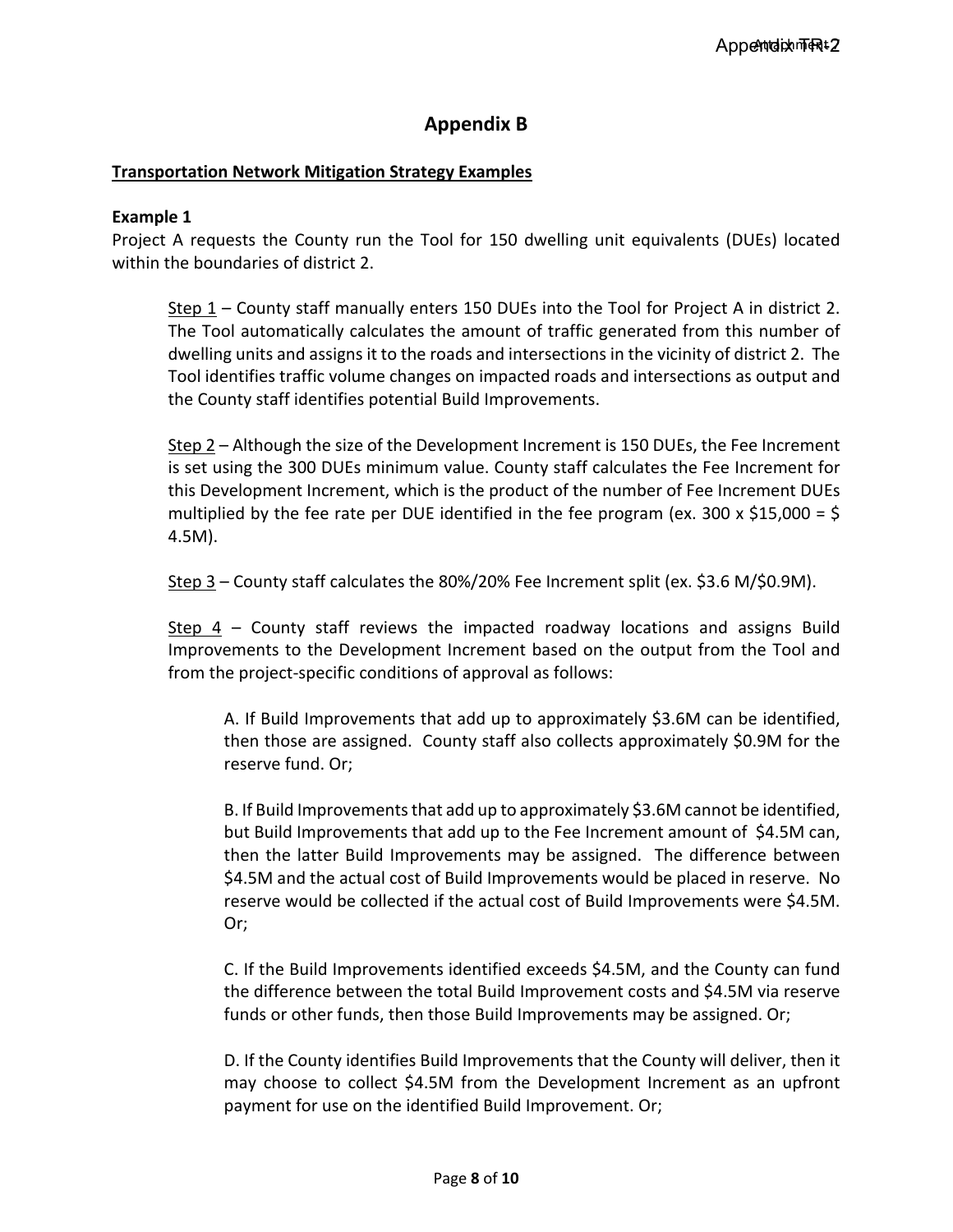E. If Build Improvements cannot be identified either because they do not fit these financial constraints or because no improvements are required, then the County may choose to collect \$4.5M from the Development Increment and place these funds in reserve.

The situation in Step 4.C is used for the remainder of Example 1.

Step 5 – The project proponent and County then enter into an agreement that identifies the Build Improvements, establishes the commencement date for construction and delivery, and terms regarding reimbursement for costs in excess of the Fee Increment.

Step 6 – The project proponent delivers Build Improvements in accordance with the agreement and the Transportation Mitigation Strategy. If the developer fails to comply with applicable timing and delivery requirements, the County has the right to assign different Build Improvements to the Development Increment based on changing circumstances or priorities.

#### **Example 2**

Project B requests the County run the Tool for 350 dwelling units located within the boundaries of district 2. The steps are the same as Example 1 except as follows:

Step 1 – County staff manually enters 350 DUEs into the Tool for Project B in district 2.

Step 2 – The Fee Increment is set using the actual number of DUEs (350) because it is above the minimum value of 300 DUEs. County staff calculates the Fee Increment for this Development Increment (ex. 350 x \$15,000 = \$ 5.25M).

Step 3 – County staff calculates the 80%/20% Fee Increment split (ex. \$4.2 M/\$1.05M).

Steps 4 are the same as Example 1 but use the \$5.25/\$4.2/\$1.05 figures. For Example 2, the situation in Step 4.D is used.

Step 5 – The project proponent and County then enter into an agreement that identifies the Build Improvements and establishes the timing of payment of the full Fee Increment.

Step 6 – The project proponent pays the full Fee Increment at first building permit issuance in accordance with the agreement and the Transportation Mitigation Strategy. If the developer fails to comply with applicable timing requirements, the County has the right to assign different Build Improvements to the Development Increment based on changing circumstances or priorities.

### **Example 3**

Project C, a small independent development project, requests the County run the Tool for 15 dwelling units located within the boundaries of district 6.

Step 1 – The Director determines this is a small independent development project and not a phase or subset of a larger project or Development Increment. The Director grants